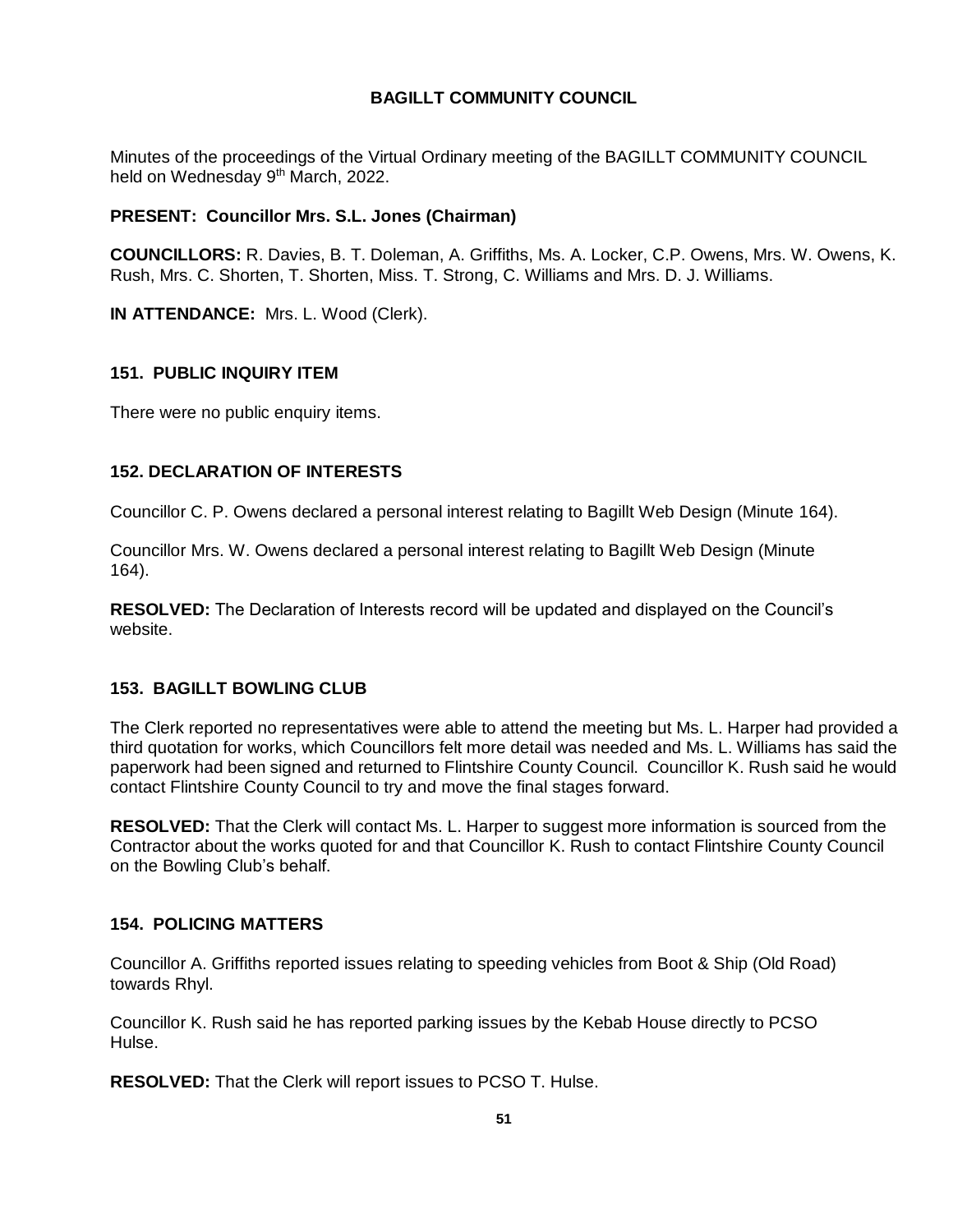#### **155. MINUTES**

**RESOLVED:** That the minutes of the Ordinary meeting of the Council held 9<sup>th</sup> March 2022 be confirmed as a correct record and signed by the Chairman.

### **156. CHAIRMANS COMMUNICATIONS**

The Chairman had no communications to report.

## **157. REPORTS BY REPRESENTATIVES & COUNTY COUNCILLORS**

Councillor R. Davies said the Contractors who competed the Traffic Light works in the village have donated £125.00 to both Ysgol Merllyn and Ysgol Glan Aber towards cycling proficiency.

**RESOLVED:** Noted.

#### **158. PLANNING**

#### **a. Applications Determined – on-line consultation period**

| <b>App No</b> | <b>Location</b>        | <b>Detail</b>                                                                 |
|---------------|------------------------|-------------------------------------------------------------------------------|
| 064070        |                        | 20 Neston View, Bryntirion   Proposed removal of hedging, installation of new |
|               | Road, Bagillt, CH6 6DE | fencing to boundary/adjacent to the footpath                                  |

The Clerk reported that due to the on-line consultation period ending before the next Council Meeting, the above Planning Application was considered by the East Ward Members, the Council supported this application and this was shared with the Planning department**.** 

**RESOLVED:** That it was noted that the application was supported.

#### **b. Applications for Consideration**

| <b>App No</b> | Location                                                                        | <b>Detail</b>                                             |
|---------------|---------------------------------------------------------------------------------|-----------------------------------------------------------|
| 064168        | Land at Feathers Inn,<br>High Street, Bagillt,<br>Flint, Flintshire, CH6<br>6HE | Erection of 6 no. 3 bedroom dwellings with car<br>parking |

**RESOLVED:** That the Council support the application, however wish to submit comments as both the Council and Residents have concerns regarding the access, any vehicle coming out cannot see oncoming traffic. The Entrance is obscured therefore dangerous. The wall needs removing and the access / entrance changed. The Clerk will inform Flintshire Planning department accordingly.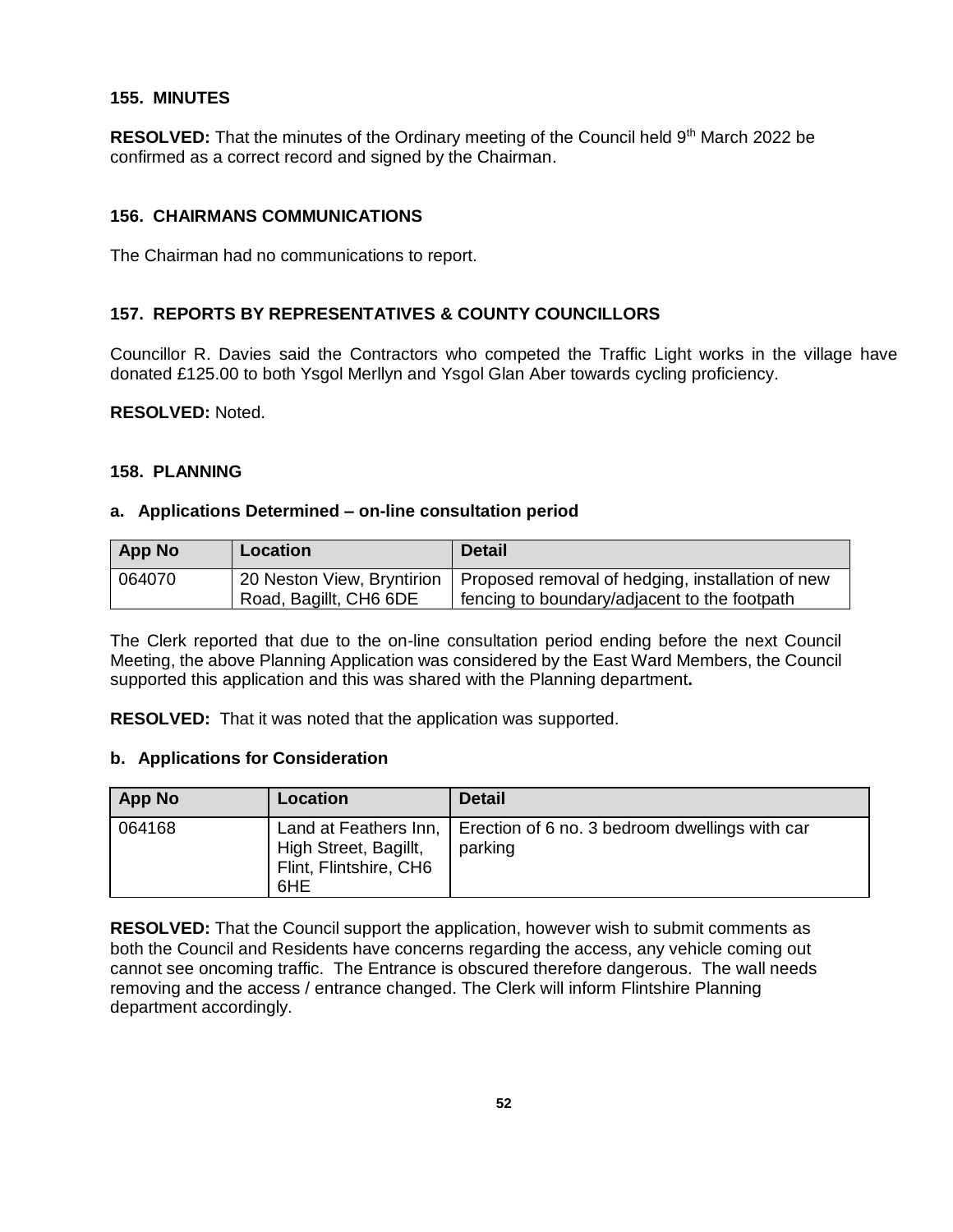| App No | Location                                                                                                      | <b>Detail</b>                                                          |
|--------|---------------------------------------------------------------------------------------------------------------|------------------------------------------------------------------------|
| 064067 | Unit 5 Manor<br>Industrial Estate,<br><b>Manor Park Industrial</b><br>Estate, Bagillt,<br>Flintshire, CH6 5UY | Extension to factory production area, office and<br>welfare facilities |

**RESOLVED:** That the Council support the application and the Clerk will inform Flintshire Planning department accordingly.

# **c. Planning Appeal**

| <b>App No</b> | Location                                                       | <b>Detail</b>                                                                  |
|---------------|----------------------------------------------------------------|--------------------------------------------------------------------------------|
| 062797        | Advertising site land<br>at Holywell Road,<br>Bagillt, CH6 6HT | Conversion of existing advertising displays to digital<br>advertising displays |

**RESOLVED:** That the Council noted the letter from Flintshire County Council.

# **159. ACCOUNTS FOR PAYMENT**

| <b>Voucher No</b> | <b>Name</b>                                | <b>Details</b>                                                             | £      |
|-------------------|--------------------------------------------|----------------------------------------------------------------------------|--------|
| $*97$             | <b>Bagillt Community Garden</b>            | <b>Chairman Fund Donation</b>                                              | 250.00 |
| $*98$             | <b>Busy Rascals</b>                        | <b>Chairman Fund Donation</b>                                              | 250.00 |
| $*99$             | St. Mary's & St. Peters Church             | <b>Chairman Fund Donation</b>                                              | 250.00 |
| $*100$            | Morris Dancer                              | <b>Chairman Fund Donation</b>                                              | 250.00 |
| $*101$            | <b>Trendy Blinds</b>                       | <b>Community Library Blinds</b>                                            | 345.00 |
| 102               | Mrs. L. Wood, Clerk                        | <b>Clerks Salary &amp; Expenses</b>                                        | 817.94 |
| 103               | Cllr. A. Locker                            | <b>Members Allowance Payment</b>                                           | 50.10  |
| 104               | <b>HM Revenues &amp; Customs</b>           | Tax & NI - Clerks Salary                                                   | 273.53 |
| 105               | <b>Clwyd Pension Fund</b>                  | <b>Employers &amp; Employees' Pension</b><br><b>Contribution for Clerk</b> | 240.47 |
| 106               | <b>Opus Energy</b>                         | <b>Community Library Electricity</b>                                       | 18.42  |
| 107               | Information<br><b>Commissioners Office</b> | Data Protection Registration Renewal                                       | 40.00  |
| 108               | <b>AVOW</b>                                | <b>Payroll Services</b>                                                    | 65.32  |
| 109               | <b>AVOW</b>                                | Payroll Amendment fee                                                      | 5.00   |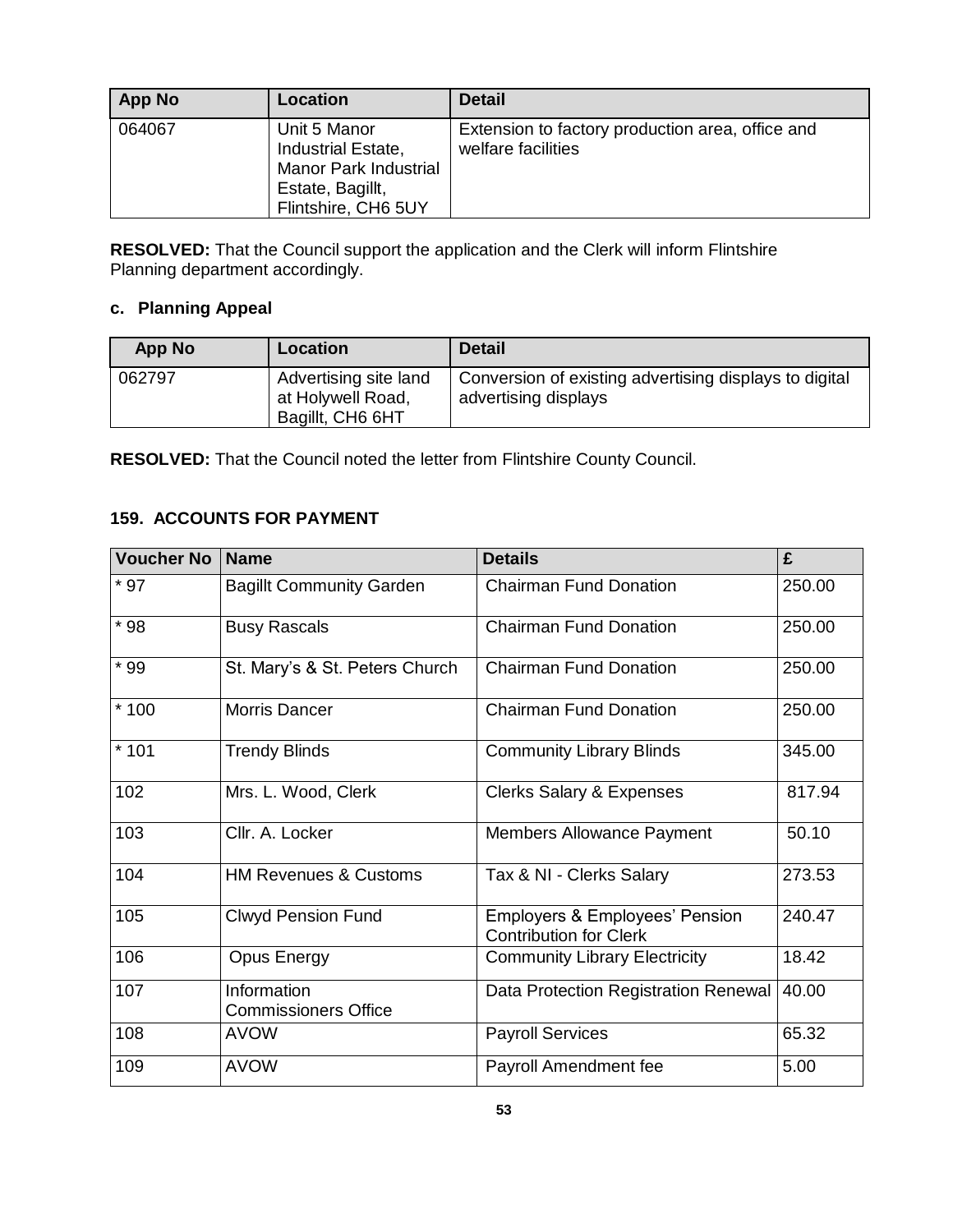| 110 | <b>AVOW</b> | Payroll Amendment fee  | 5.00  |
|-----|-------------|------------------------|-------|
| 111 | Flint TC    | Photocopying           | 9.60  |
| 112 | Ebuyer      | <b>Office Supplies</b> | 34.55 |

**RESOLVED:** That the above-mentioned accounts be paid.

# **160. PAYMENTS TO MEMBERS OF COMMUNITY COUNCILS**

The meeting considered a report of the Clerk, together with an extract from the Annual Report of the Independent Remuneration Panel for Wales, so as to enable the Council to make determinations applicable for the next financial year. The report of the Clerk advised of the current situation in relation to previous determinations by the Council. See Appendix A.

In addition, the report also pointed out that, in relation to payments to Members for this financial year then these would need to be listed and sent to the Panel as well as being displayed on the website and Council notice boards.

**RESOLVED:** That in relation to the 2022/23 financial year, the determinations required concerning payments to Members be as follows:

Determination 44 - Payment of £150 paid to Members – to be paid by Council as Mandatory

Determination 45 – Payment for Senior Roles – not to be paid by Council

Determination 46 - Reimbursement of travel when undertaking approved duties – to be paid by Council

Determination 47 - Reimbursement of Subsistence – to be paid by Council

Determination 48 - Financial Loss Allowance – to be paid by Council

Determination 49 – Attendance Allowance – not to be paid by Council

Determination 50 - Civic Allowance to Mayor/Chair – not to be paid by Council

Determination 51 - Civic Allowance to Deputy Mayor/Vice Chair– not to be paid by Council

Determination 52 - Recognition of Specific Roles – not to be paid by Council

Determination 53 - Not applicable as relating to Members in receipt of Band 1 or 2 Senior Salaries.

## **161. 2020-21 NATIONAL PAY AGREEMENT**

The Clerk reported that information has been received from the National Joint Council for Local Government Services (NJC) where it has been agreed the new pay scales for 2020-2021 to be implemented from 1 April 2021. Scales reflect an increase of 1.75%.

**RESOLVED:** That the above was noted and approved with effect from 1st April 2021.

# **162. PLANTERS & HANGING BASKETS IN VILLAGE**

The Clerk reported that Flintshire Street scene had yet to advise if the Council needed to purchase direct from a local supplier or if Flintshire County Council will arrange this. Also, awaiting costs, if any.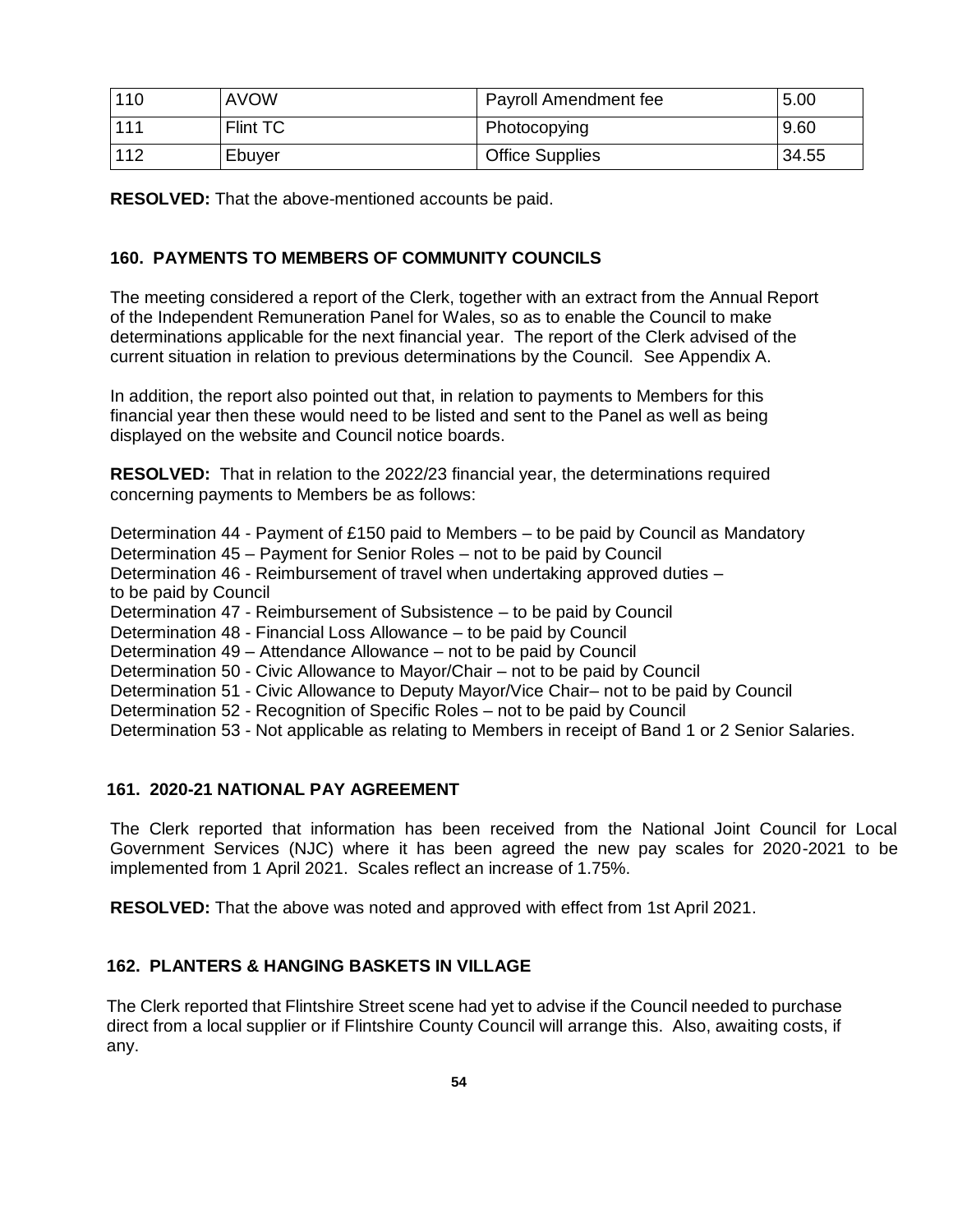Councillor Miss. T. strong reported she had previously purchased and maintained the hanging baskets in the village and was awaiting costs. Councillor Ms. T. Strong is also going to contact some residents to ask if she would be able to use their outdoor taps to water the baskets.

**RESOLVED:** That the Clerk will await confirmation from Flintshire Street scene and that Councillor Miss. T. Strong will report back to Council next month regarding costs.

### **163. STREET FUNITURE INSPECTION**

The Clerk advised the Council that the Annual Street Furniture inspection had been carried out by Councillor Mrs. A. Locker and Miss. T. Strong Copies had been previously circulated to the Council. See Appendix B.

The Council approved for the works to be carried out and suggested the Clerk contacts Flintshire County Council to seek advice on who could carry out the necessary works.

**RESOLVED:** That the Clerk will contact Flintshire County Council Street scene and report back to Council.

### **164. SERVICES USED BY COUNCIL**

The Clerk requested the Council agree to the continuing to use of: Bagillt Web design for the Council's Website, Zurich Insurance for the Council's Insurance Services and AVOW for the Council's payroll services.

**NOTE:** Councillor C.P. Owens and Councillor Mrs. W. Owens declared an interest relating to Bagillt Web Design

**RESOLVED:** The Council agreed to the continuing use of Bagillt Web design, Zurich Insurance and AVOW.

#### **165. CORRESPONDENCE & CLERKS REPORT**

The Clerk advised she had attended an Election briefing for Clerk's meeting held by Flintshire County Council and will circulate useful information to Members.

**RESOVLED:** Noted.

### **166. URGENT WARD MATTERS & FUTURE AGENDA ITEMS**

Councillor Miss T. Strong asked a item 'Dog Run' to be included on the next agenda,

**RESOLVED:** That the Clerk will place this item on the June agenda following the Election and Annual Meeting.